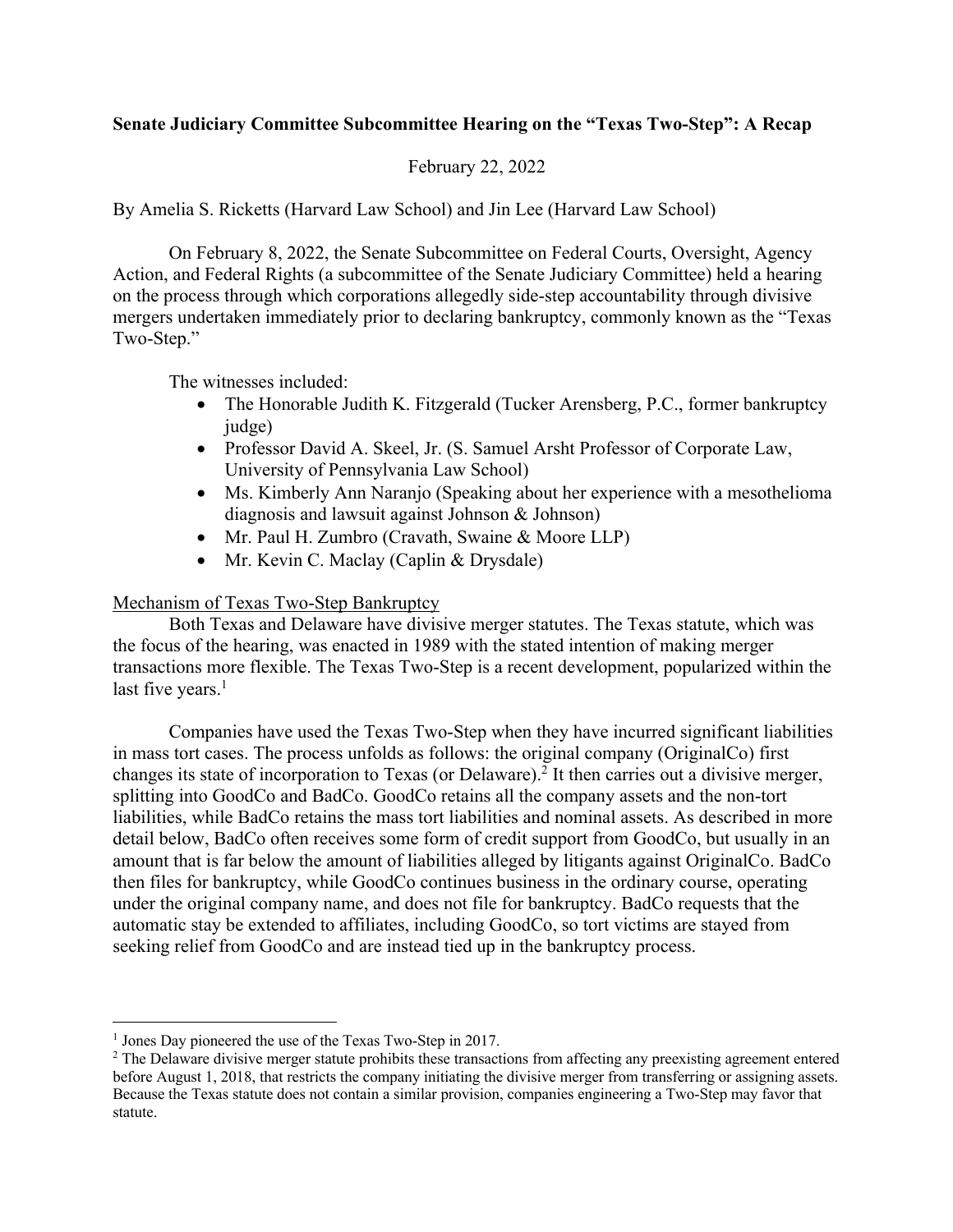BadCo is not incentivized to expedite bankruptcy proceedings, as is normally the case for debtors in bankruptcy, because there is no going concern value to preserve. This allows the company to drag out the process in the hopes of settling for a lower value with the creditorclaimants. As time passes, tort victims are dying and need funds to support their treatments.

Although the Texas Two-Step has only been used for mass tort liabilities so far, it could be applied to any kind of disfavored debt.

#### Discussion of Legislation Action

The House is currently considering a bill would ban bankruptcy filings by companies that have executed divisive mergers in the prior ten years. Panelists disagreed on the proper remedy for the Texas Two-Step. Judge Fitzgerald and Mr. Maclay urged legislative reform to prevent divisive merger bankruptcies. However, Professor Skeel and Mr. Zumbro argued that current bankruptcy protections are sufficient to guard against abuse of divisive merger bankruptcies and that Congress would better spend its time creating uniform rules on nondebtor releases. Mr. Zumbro posited that the tort system is broken and the bankruptcy system offers better mechanisms to deal with mass tort cases, such as through the use of trusts for asbestos bankruptcies as permitted under section  $524(g)$  of the Bankruptcy Code.

### *Texas Two-Step Goes Against the Principles of Bankruptcy*

Judge Fitzgerald and Mr. Maclay emphasized that the principles of bankruptcy mandate that the debtor accept both the "benefits and burdens" that go along with filing. They objected to using the Texas Two-Step to obtain the benefits of bankruptcy, i.e., the automatic stay, without the burdens. Through the Two-Step, GoodCo avoids all the burdens that the bankruptcy system imposes to protect creditors, e.g., requirements to make regular financial reports to creditors and the bankruptcy court, prohibitions on incurring new debts or engaging in transactions out of the ordinary course of business without prior approval. Meanwhile, BadCo can request the automatic stay to be extended to GoodCo, giving GoodCo the primary benefit of the bankruptcy system. Judge Fitzgerald further argued that one of the main motivations for divisive merger bankruptcies is to obtain nondebtor releases, which gives the victims and creditors less than full compensation, while taking away their ability to sue the nondebtor tortfeasor, GoodCo.

#### *Possible Mechanisms to Curb Divisive Mergers*

Professor Skeel argued that bad faith dismissal could be an effective check on abuse of divisive mergers.<sup>3</sup> However, courts are generally reluctant to dismiss a case for bad faith, and in particular, the Fourth Circuit has an especially high standard for evaluating whether a filing should be dismissed as being made in bad faith, leading to forum shopping. All the divisive merger bankruptcies so far have at least initially been filed in the Western District of North Carolina, in part to benefit from the Fourth Circuit's more demanding standard. Almost all present at the hearing agreed that forum shopping was an issue. Professor Skeel was particularly concerned about judge shopping, though this issue may be mitigated by random judge assignments, which have been implemented in some jurisdictions.

<sup>&</sup>lt;sup>3</sup> Although the Bankruptcy Code does not explicitly require good faith to file for bankruptcy, courts may dismiss a case for lack of good faith to prevent abuse of the bankruptcy process. See 7 Collier on Bankruptcy ¶ 1112.07.